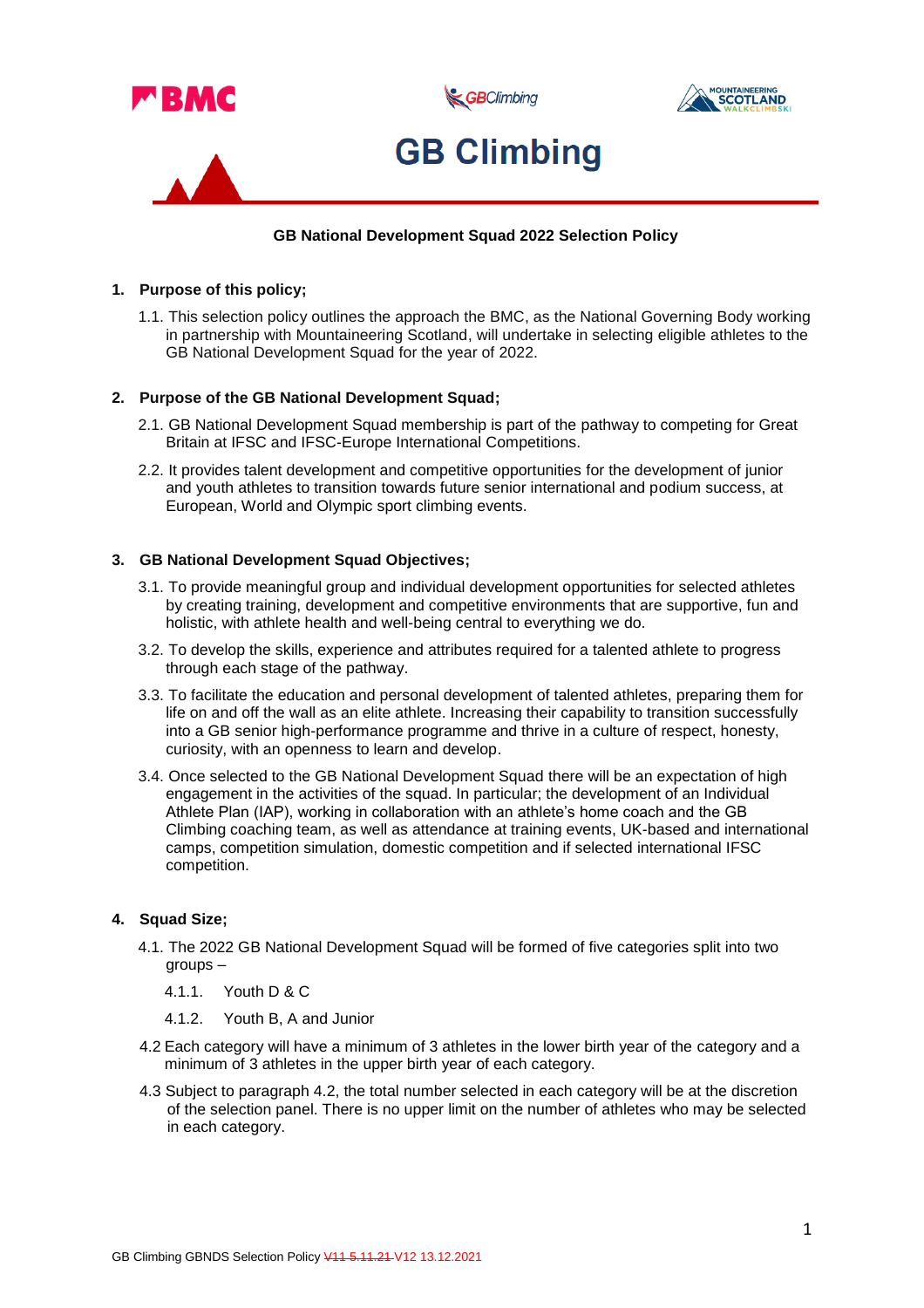

GBClimbing





# **GB Climbing**

## **5. Eligibility**

5.1. The athletes eligible for selection will be born in the following years:

| 2022 age category | Youth D |      | Youth C |      | Youth B |      | Youth A |      | Junior |      |
|-------------------|---------|------|---------|------|---------|------|---------|------|--------|------|
| Year of birth     | 2012    | 2011 | 2010    | 2009 | 2008    | 2007 | 2006    | 2005 | 2004   | 2003 |
| Age               | 10      | 11   | 12      | 13   | 14      | 15   | 16      | 17   | 18     | 19   |

- 5.2. Athletes must hold a current UK passport.
- 5.3. Athletes will complete a Selection Acceptance Form to confirm they will be available to join the GB National Development Squad by the deadline set.
- 5.4. Failure to do so will be interpreted as non-availability. Selection Acceptance Forms will be provided by GB Climbing/BMC.
- 5.5. Athletes will be a current member of the British Mountaineering Council. Athletes who are members of Mountaineering Scotland or Mountaineering Ireland and are selected to the GB National Development Squad will be given a one-year complementary BMC membership.
- 5.6. Athletes will sign the GB National Development Squad Athlete Agreement and abide by its terms and conditions. Any athlete failing to do so will see their selection being withdrawn.
- 5.7. Athletes will comply with IFSC and UK Anti-Doping rules and anti-doping blood/urine testing policies. Notified athletes in the National and/or International Registered Testing Pools, or the UK Anti-Doping Domestic Testing Pool, will comply with the requirements of the World Anti-Doping Code and International Standard for Testing and Investigations with regard to ADAMS and whereabouts information.
- 5.8. Athletes are not serving any current or pending suspensions.
- 5.9. All athletes must be declared medically fit to compete by providing a letter from their GP, which must include a BMI measurement to comply with IFSC athlete licence and governance requirements.

## **6. Selection Process**

- 6.1. The intention of this selection policy is to set out an open and transparent process for selection.
- 6.2. Subjective nature of selection decisions
	- 6.2.1. GB Climbing does not consider it desirable to select athletes based on hard edged criteria (for example ranking at single selection event or international ranking only). Such an approach would not allow other factors to be considered e.g. injury or illness, ties in competition results.
	- 6.2.2. Selection decisions will consider all the available competition results data as detailed in Section 7 of this document.
- 6.3. Purpose of selection decisions is to**;**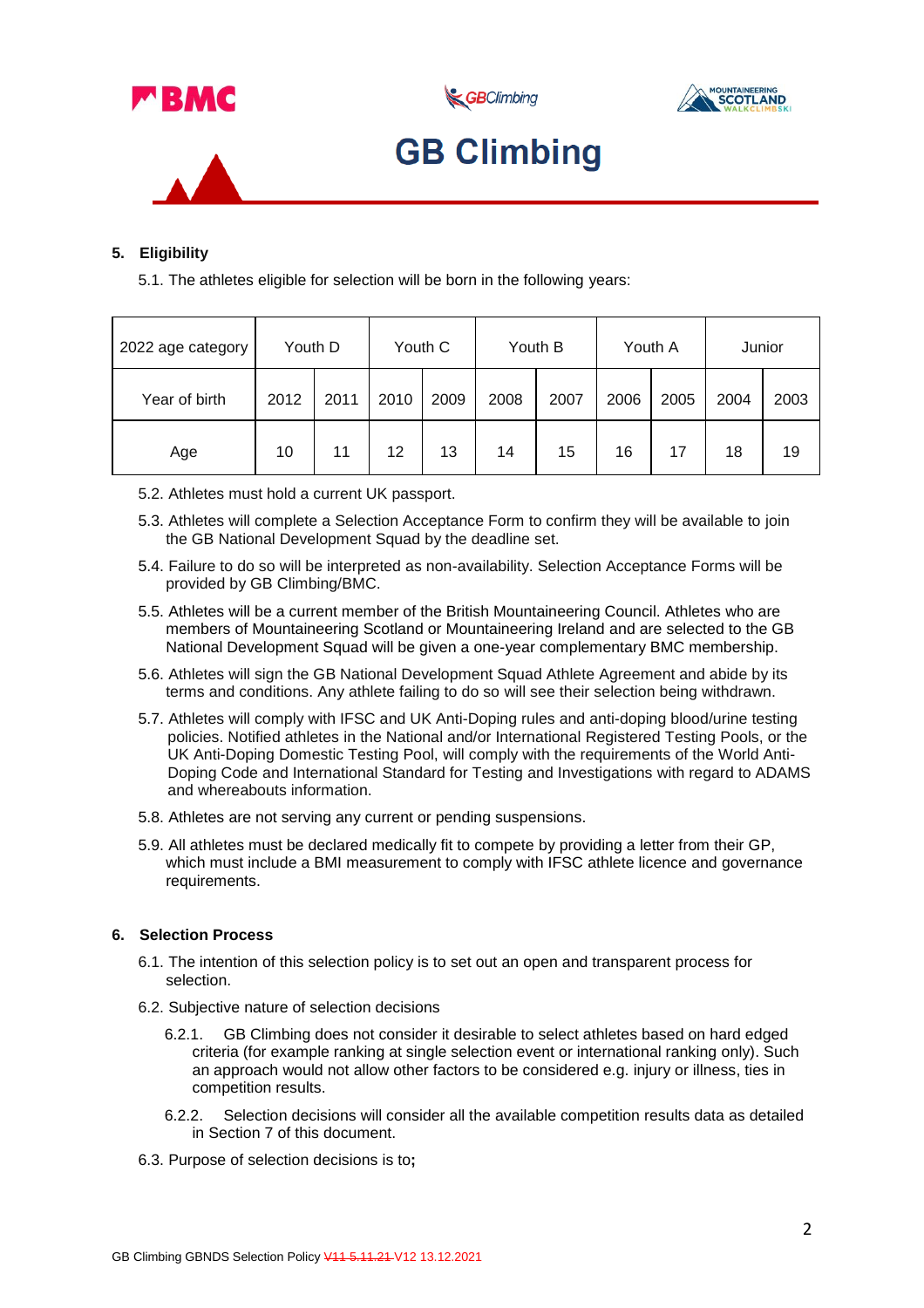

GBClimbing



# **GB Climbing**

- 6.3.1.1. Select athletes who show a trajectory of achieving the highest placed finish at the relevant competitions in their category.
- 6.3.1.2. Where possible support individual athlete development.
- 6.4. **Stage 1** All selection recommendations are made by the following group;
	- 6.4.1. Chair
	- 6.4.2. Pathway Manager (Talent and Performance)
	- 6.4.3. GB National Development Squad Coaches
	- 6.4.4. Independent Observer (non-voting, minute-taker)
	- 6.4.5. Process for Selection recommendation;
		- 6.4.5.1. Conflicts of interest (if any) will be declared at the start of the meeting. In the event of a conflict of interest, the person will remove themselves from the decisionmaking process for the category(ies) to which the conflict relates.
		- 6.4.5.2. The Stage 1 selection group's overarching impression from the competition results data presented (see Section 7) will be used to make selection recommendations for athletes in each year of birth. The recommendations will be data informed not solely data driven.
		- 6.4.5.3. The Stage 1 selection group has the discretion to take into account factors other than competition results data in making selection recommendations, including exceptional or extenuating circumstances (such as considerations relating to athletes' physical and mental health).
		- 6.4.5.4. Each voting member of the Stage 1 selection group shall have one vote as regards each recommendation. In the event of a tie, the Pathway Manager (Talent and Performance) shall have the casting vote.
- 6.5 **Stage 2** All selection recommendations from 6.4.5 will be presented to the selection panel comprising the following group:
	- 6.5.1 Independent Chair in an ex-officio non-voting capacity
	- 6.5.2 Head of Performance (voting)
	- 6.5.3 A representative from Mountaineering Scotland (voting) (Independent Member)
	- 6.5.4 Head Coach (voting)
	- 6.5.5 Pathway Manager (Talent and Performance) (non-voting)
	- 6.5.6 Independent Observer (non-voting, minute-taker)
	- 6.5.7 Process for selection confirmation:
		- 6.5.7.1 Conflicts of interest (if any) will be declared at the start of the meeting. In the event of a conflict of interest, the person will remove themselves from the decision-making process for the category(ies) to which the conflict relates.
		- 6.5.7.2 The selection panel will confirm that due process has been followed and consider whether the recommendations made by the Stage 1 selection group are appropriate. If so, the selection panel will confirm those recommendations.
		- 6.5.7.3 Each voting member of the selection panel shall have one vote as regards each selection decision. In the event of a tie, the Head of Performance shall have the casting vote.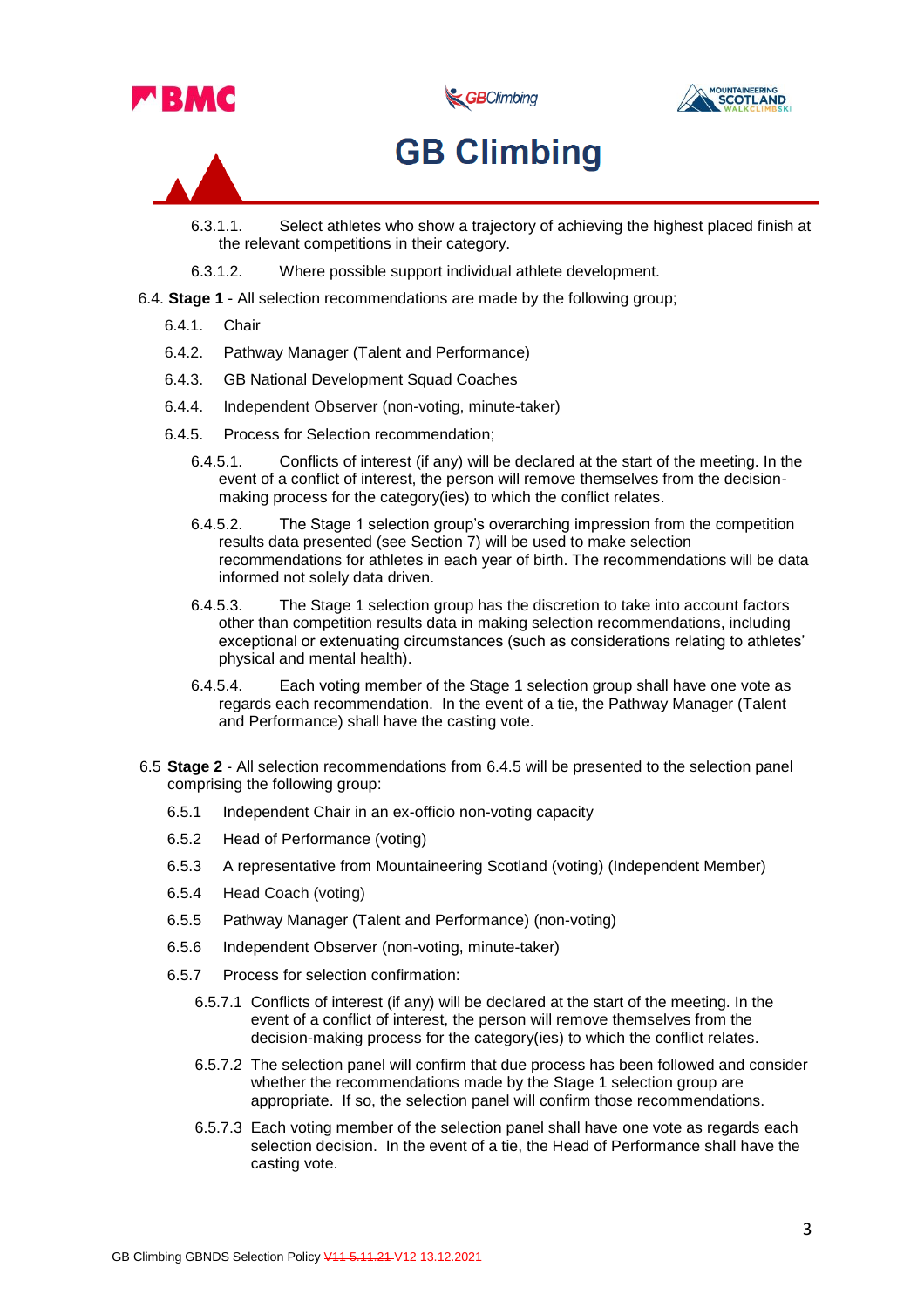

- 6.5.8 Other expert advisors or observers such as representatives from the British Olympic Association, UK Sport, British Athletes Commission may be invited to attend but shall not be entitled to vote.
- 6.6 Athletes and officials listed in 6.4 and 6.5 must not disclose any information regarding any selection decisions or appeals until such information is publicly announced or disclosed by the BMC, working in partnership with Mountaineering Scotland.

### **7 Results Data**

7.1 The results data from the competitions listed in Section 7.2 will be used as part of the selection process;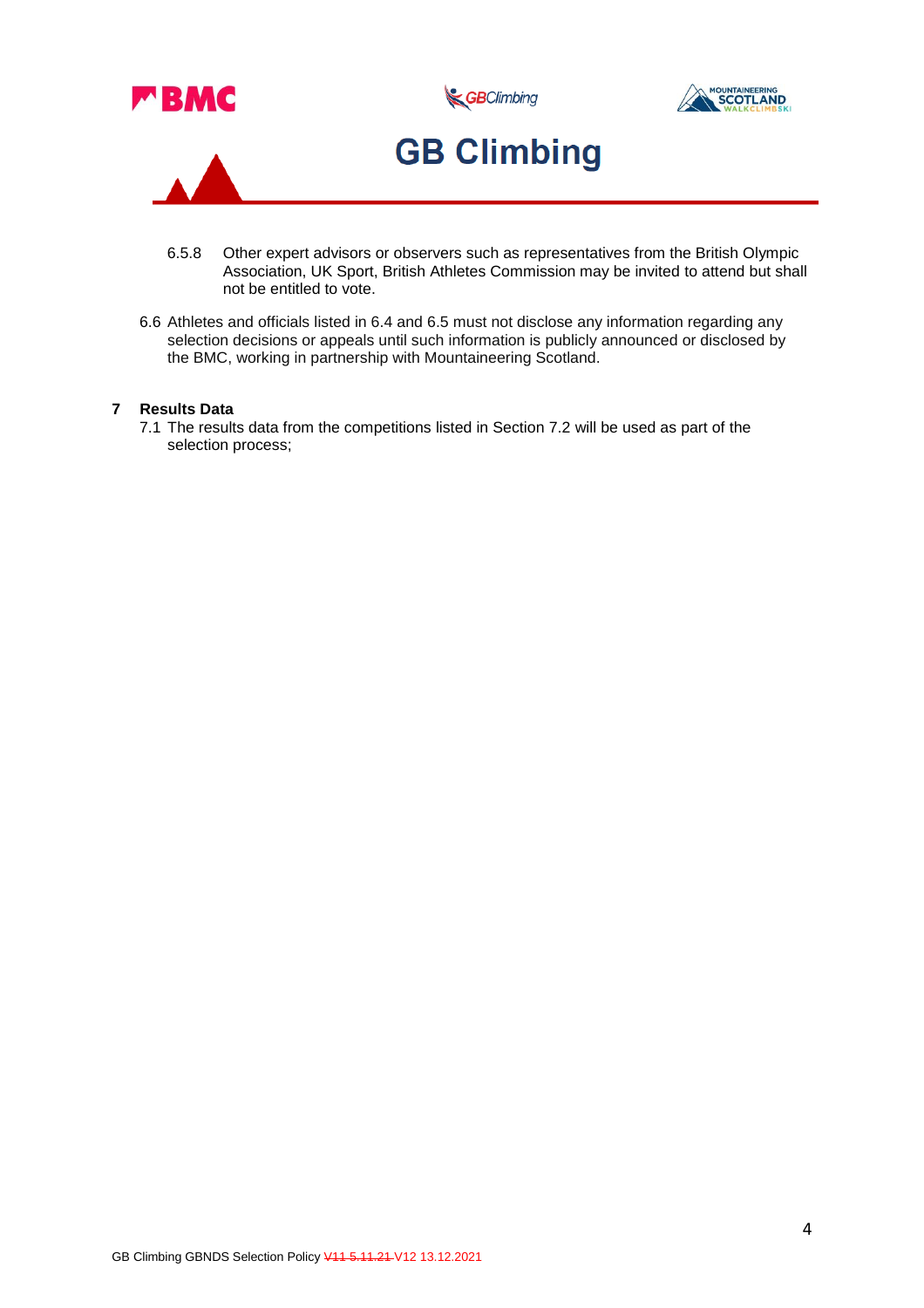





# **GB Climbing**

7.2

 $\overline{A}$ 

| <b>Year of Birth</b> | 2022 Age Category | 2021 Age Category | Results used as part of selection process, in order of<br>consideration.                                                                                                                                                                                                       | Quota                 |
|----------------------|-------------------|-------------------|--------------------------------------------------------------------------------------------------------------------------------------------------------------------------------------------------------------------------------------------------------------------------------|-----------------------|
| 2012                 | Youth D           | Youth E           | 1. YCS 2021 Regional Round Overall Results;<br>2. YCS 2021 Regional Rounds Results in Lead and/or<br>Boulder;<br>3. YCS 2020 Regional Rounds Overall Results.                                                                                                                  | Minimum of 3 athletes |
| 2011                 | Youth D           | Youth D           | 1. YCS Grand Final 2021 Overall Result:<br>2. YCS Grand Final 2021 Result per discipline;<br>3. YCS 2020 Regional Round Overall Results;<br>4. YCS Grand Final 2019 Overall Result.                                                                                            | Minimum of 3 athletes |
| 2010                 | Youth C           | Youth D           | 1. YCS Grand Final 2021 Overall Result;<br>2. YCS Grand Final 2021 Result per discipline;<br>3. YCS 2020 Regional Round Overall Results;<br>4. YCS Grand Final 2019 Overall Result.                                                                                            | Minimum of 3 athletes |
| 2009                 | Youth C           | Youth C           | 1. BLCC 2021 Result and/or JBBC 2021 Result;<br>2. BLCC 2021 & JBBC 2021 Combined Rank;<br>3. YCS Grand Final 2021 Overall Result;<br>4. YCS Grand Final 2021 Result per discipline;<br>5. YCS 2020 Regional Round Overall Results;<br>6. YCS Grand Final 2019 Overall Result. | Minimum of 3 athletes |
| 2008                 | Youth B           | Youth C           | 1. BLCC 2021 Result and/or JBBC 2021 Result;<br>2. BLCC 2021 & JBBC 2021 Combined Rank;<br>3. YCS Grand Final 2021 Overall Result;<br>4. YCS Grand Final 2021 Result per discipline;<br>5. BMC 2020 National Ranking Competitions best<br>individual result per discipline;    | Minimum of 3 athletes |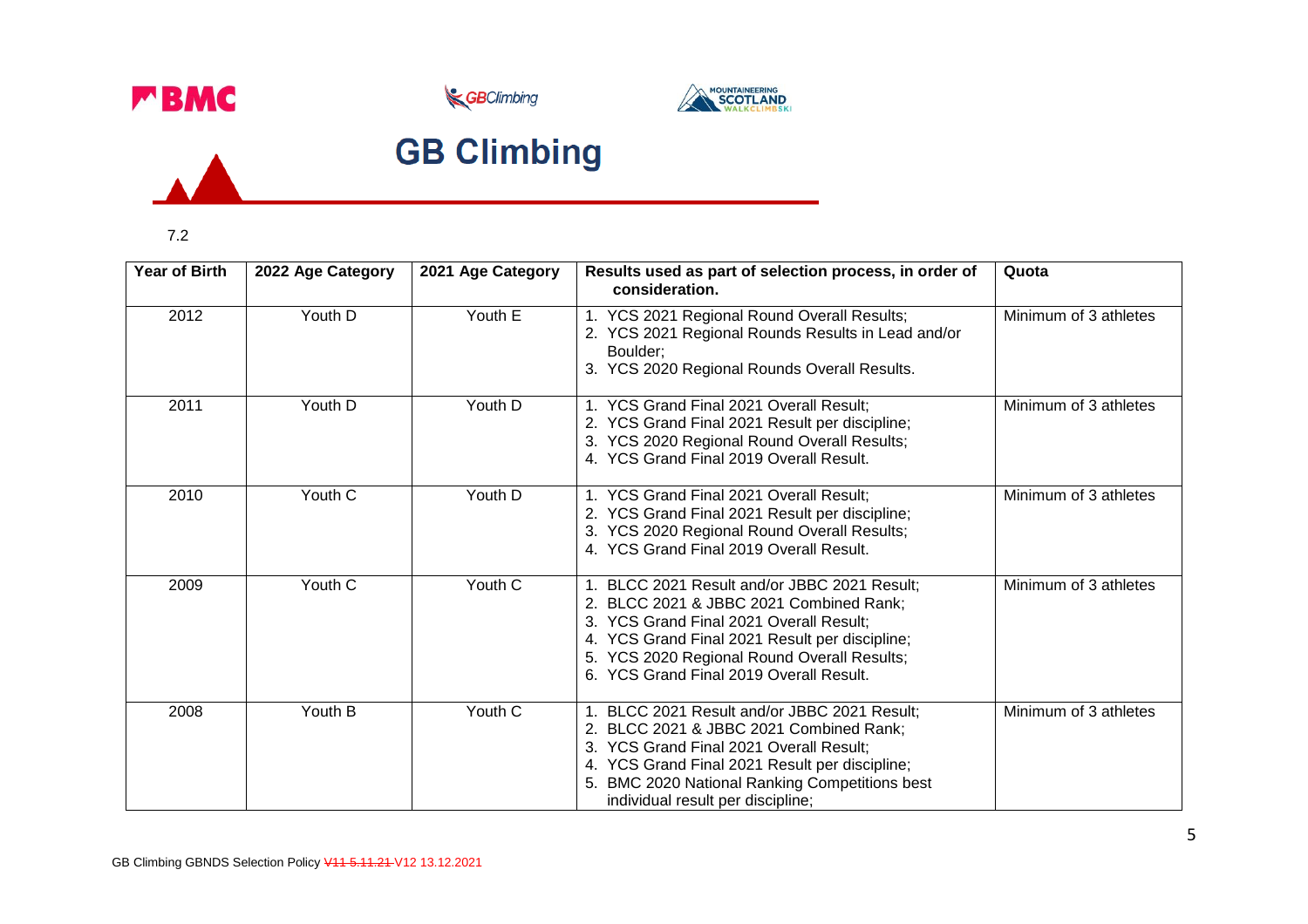

 $\overline{\mathbf{A}}$ 





# **GB Climbing**

|      |         |         | 6. YCS 2020 Regional Round Overall Results;<br>7. YCS Grand Final 2019 Overall Result.                                                                                                                                                                                                                                                                                                                          |                       |
|------|---------|---------|-----------------------------------------------------------------------------------------------------------------------------------------------------------------------------------------------------------------------------------------------------------------------------------------------------------------------------------------------------------------------------------------------------------------|-----------------------|
| 2007 | Youth B | Youth B | 1. IFSC 2021 Best Result per discipline;<br>2. BLCC 2021 Result and/or JBBC 2021 Result;<br>3. BLCC 2021 & JBBC 2021 Combined Rank;<br>4. BMC 2020 National Ranking Competitions best<br>individual result per discipline;<br>5. BMC 2019 National Ranking Competitions best<br>individual result per discipline.                                                                                               | Minimum of 3 athletes |
| 2006 | Youth A | Youth B | 1. IFSC 2021 Best Result per discipline;<br>2. BLCC 2021 Result and/or JBBC 2021 Result;<br>3. BLCC 2021 & JBBC 2021 Combined Rank;<br>4. BMC 2020 National Ranking Competitions best<br>individual result per discipline;<br>5. BMC 2019 National Ranking Competitions best<br>individual result per discipline.                                                                                               | Minimum of 3 athletes |
| 2005 | Youth A | Youth A | 1. IFSC 2021 Best Result per discipline;<br>2. IFSC 2019 Best Result per discipline;<br>3. 2021 Best Result; BLCC or JBBC or BBC;<br>4. Best of BLCC 2021 and JBBC 2021 Combined Rank or<br>BLCC 2021 and BBC 2021 Combined Rank;<br>5. BMC 2020 National Ranking Competitions best<br>individual result per discipline;<br>6. BMC 2019 National Ranking Competitions best<br>individual result per discipline. | Minimum of 3 athletes |
| 2004 | Junior  | Youth A | 1. IFSC 2021 Best Result per discipline;<br>2. IFSC 2019 Best Result per discipline;                                                                                                                                                                                                                                                                                                                            | Minimum of 3 athletes |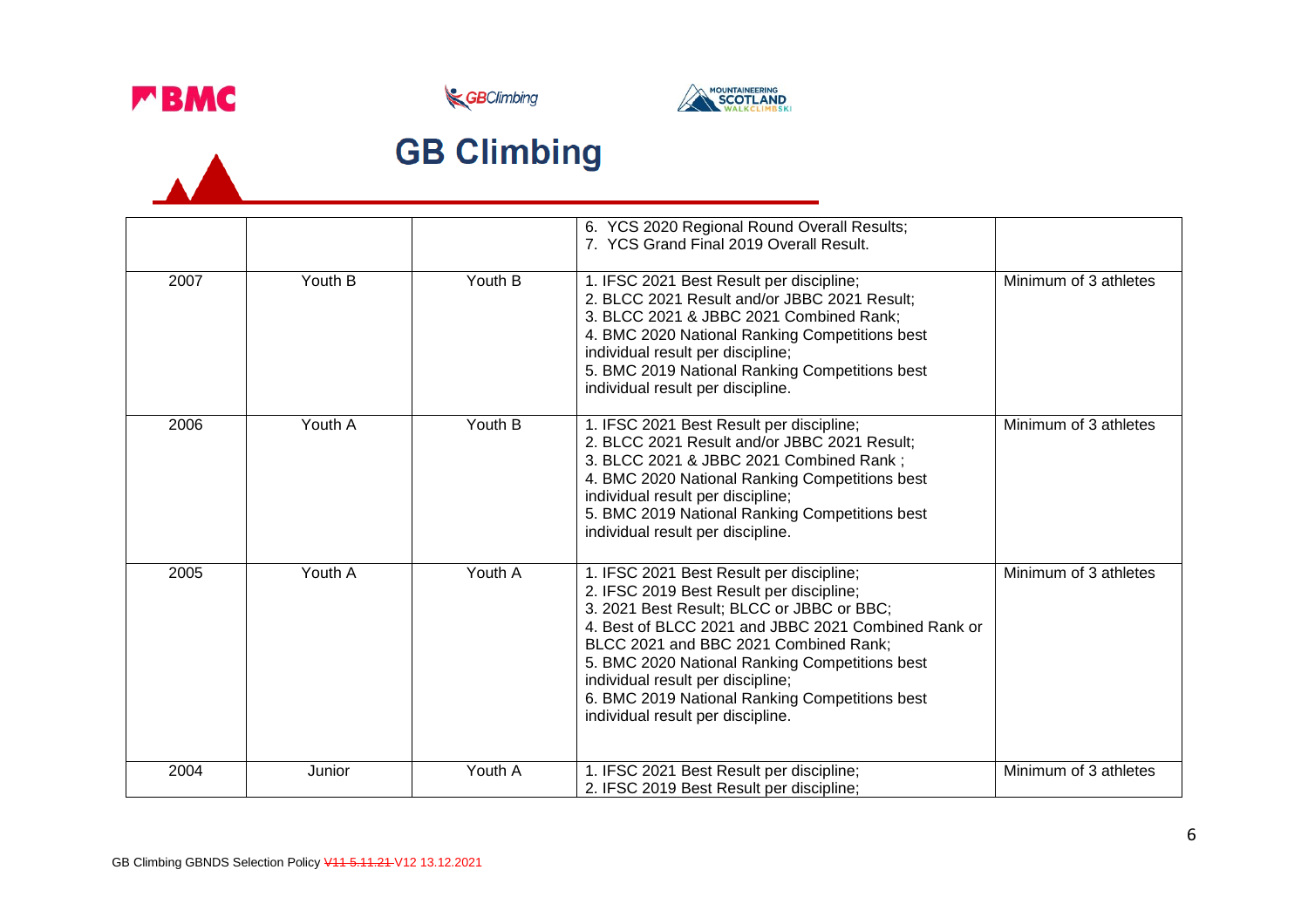

 $\overline{\phantom{a}}$ 





# **GB Climbing**

|      |        |        | 3. 2021 Best Result; BLCC or JBBC or BBC;<br>4. Best of BLCC 2021 and JBBC 2021 Combined Rank or<br>BLCC 2021 and BBC 2021 Combined Rank;<br>5. BMC 2020 National Ranking Competitions best<br>individual result per discipline;<br>6. BMC 2019 National Ranking Competitions best<br>individual result per discipline.                                                                                         |                       |
|------|--------|--------|-----------------------------------------------------------------------------------------------------------------------------------------------------------------------------------------------------------------------------------------------------------------------------------------------------------------------------------------------------------------------------------------------------------------|-----------------------|
| 2003 | Junior | Junior | 1. IFSC 2021 Best Result per discipline;<br>2. IFSC 2019 Best Result per discipline;<br>3. 2021 Best Result; BLCC or JBBC or BBC;<br>4. Best of BLCC 2021 and JBBC 2021 Combined Rank or<br>BLCC 2021 and BBC 2021 Combined Rank;<br>5. BMC 2020 National Ranking Competitions best<br>individual result per discipline;<br>6. BMC 2019 National Ranking Competitions best<br>individual result per discipline. | Minimum of 3 athletes |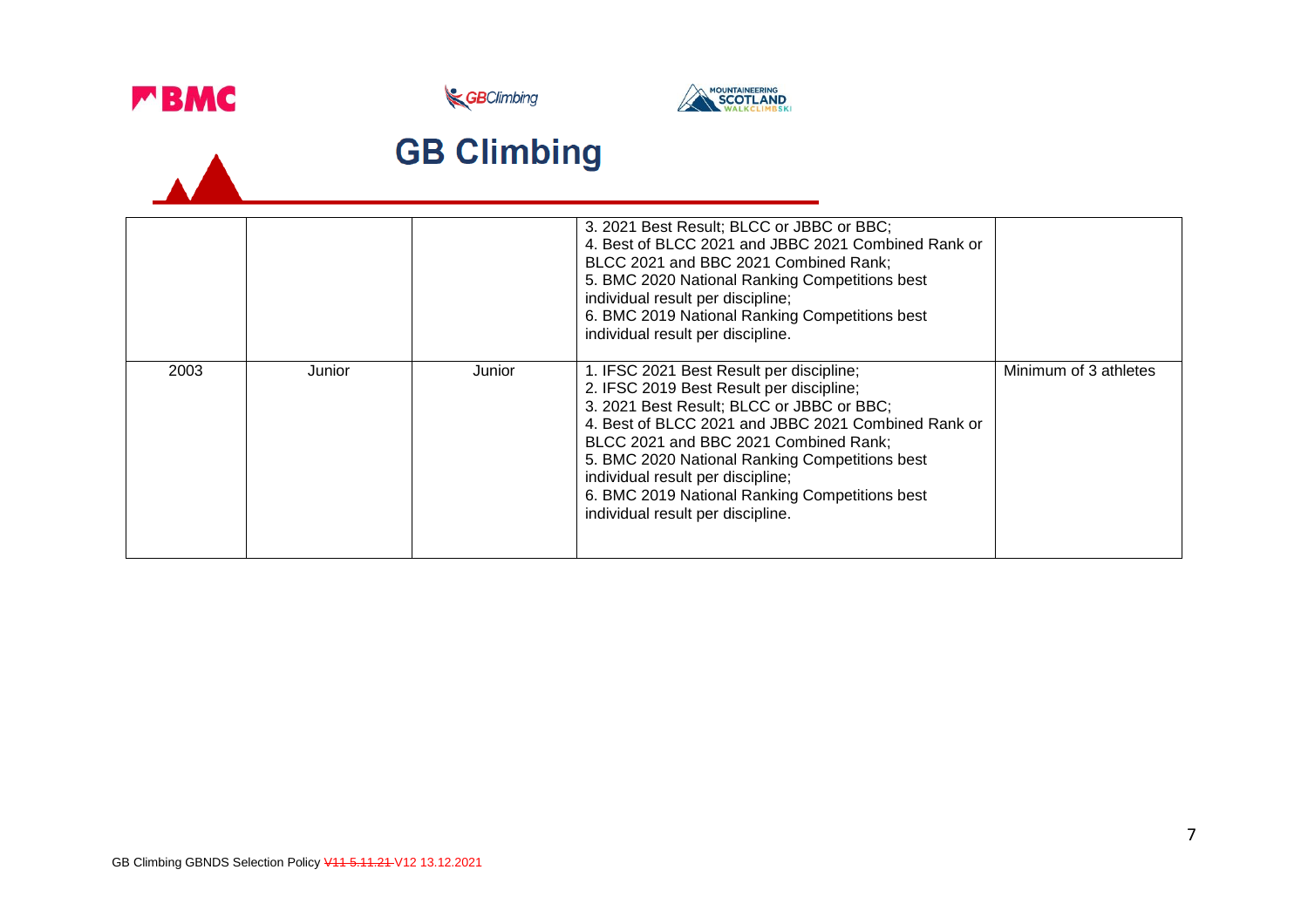

- 7.3 The YCS Regional results for 2021 that will be considered as part of the selection process include the following regions; Scotland, Ireland, Wales, North East & Lakes, North West & Yorkshire, Midlands, London & South East (North), London South East (South), South West (North) and South West (South).
- 7.4 The YCS Regional results for 2020 that will be considered as part of the selection process include the following regions; Scotland, Ireland, Wales, North East & Yorkshire, North West & Lakes, Midlands & Peak, London & South East (North), London South East (South), South West (North) and South West (South).
- 7.5 The YCS Regional results for 2019 that will be considered as part of the selection process include the following regions; Scotland, Ireland, Wales, North East & Yorkshire, North West & Lakes, Midlands & Peak, London & South East (North), London South East (South), South West

### **8. Deselection - Substitutions and Injuries**

- 8.1. Athletes may be de-selected from the GB National Development Squad on the following grounds:
	- 8.1.1. Ceasing to comply with the eligibility criteria set out in section 5 of this selection policy.
	- 8.1.2. Injuries, illness and changes in health status (e.g. pregnancy) will be considered on a case by case basis where an athlete wishes to be considered for selection.
	- 8.1.3. Deselection will be considered where there is a lack of engagement with the program and nonattendance at the GB National Development Squad program events.
- 8.2. Replacement of athletes de-selected from the squad will be considered at the complete discretion of the Selection Panel. Any replacement will be selected in accordance with sections 6 & 7 of this selection policy.
- 8.3. Athletes will cease complying with the eligibility criteria set out in this Selection Policy, if any of the following occur;
	- 8.3.1. An anti-doping rule violation or receiving provisional suspension due to anti-doping infringement; or
	- 8.3.2. Any serious misconduct or suspension due to misconduct; or
	- 8.3.3. A breach of any GB Climbing policy.

### **9. Appeals**

- 9.1. The sole grounds of appeal against the decision of any selection panel will be that:
	- 9.1.1. There has been a failure to follow this policy or that the selection panel reached a decision based on an error of fact.
	- 9.1.2. Where a panel member has acted with bias or a conflict of interest.
- 9.2. The right to appeal a selection decision is provided on these grounds only and must not be seen as opportunity to dispute the opinion of the selection panel where the procedure and selection criteria stated in this policy has been followed.
- 9.3. In reaching their decision the selection panel are acting as experts and athletes agree that in so doing the panel exercises judgment and discretion which are not in themselves capable of challenge.